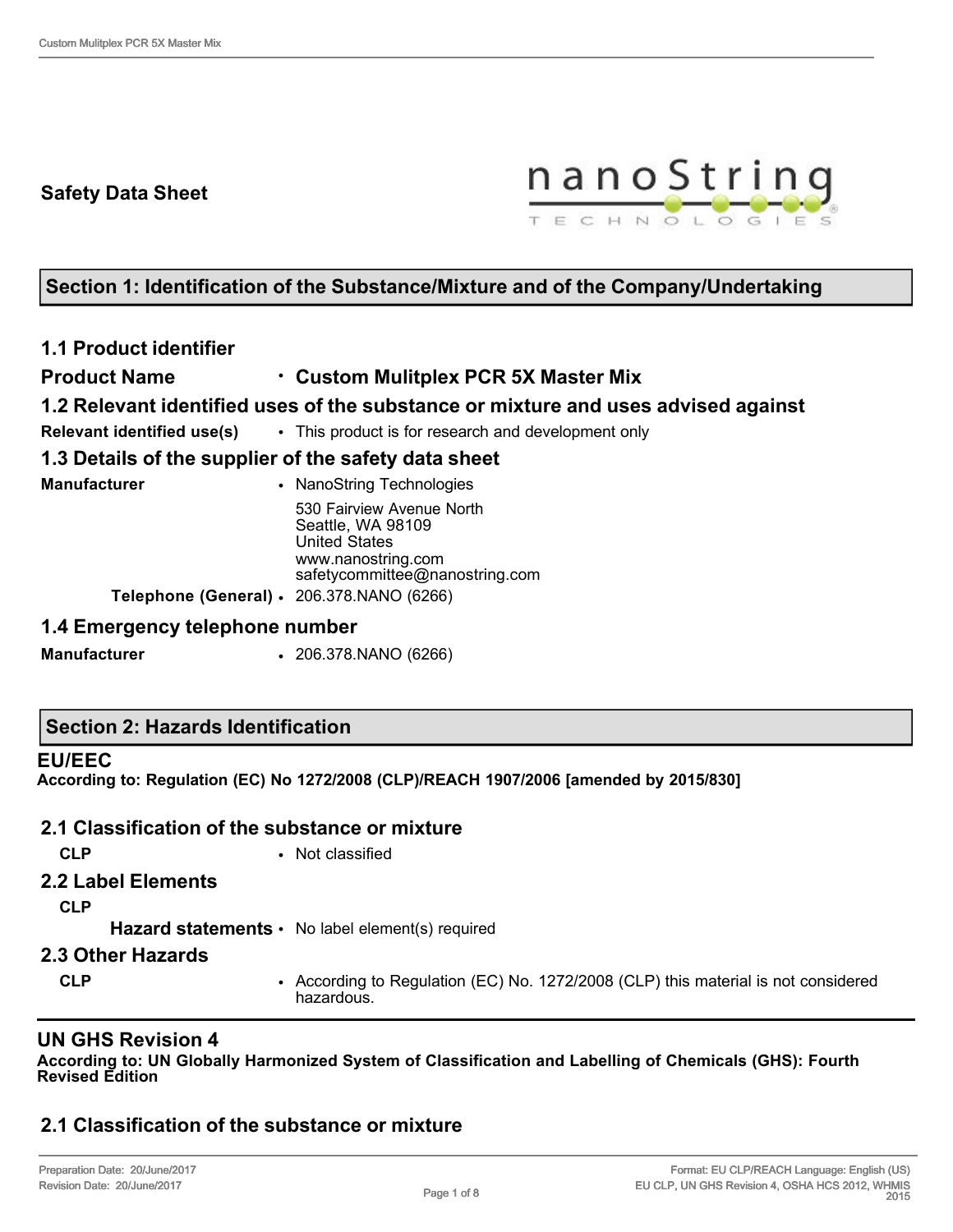| <b>UN GHS</b>                                                        | • Not classified                                                                                                                |
|----------------------------------------------------------------------|---------------------------------------------------------------------------------------------------------------------------------|
| 2.2 Label elements                                                   |                                                                                                                                 |
| <b>UN GHS</b>                                                        |                                                                                                                                 |
|                                                                      | Hazard statements · No label element(s) required                                                                                |
| <b>Precautionary statements</b>                                      |                                                                                                                                 |
| 2.3 Other hazards                                                    |                                                                                                                                 |
| <b>UN GHS</b>                                                        | • According to the Globally Harmonized System for Classification and Labeling (GHS)<br>this product is not considered hazardous |
| <b>United States (US)</b><br>According to: OSHA 29 CFR 1910.1200 HCS |                                                                                                                                 |
| 2.1 Classification of the substance or mixture                       |                                                                                                                                 |
| <b>OSHA HCS 2012</b>                                                 | • Not classified                                                                                                                |
| 2.2 Label elements                                                   |                                                                                                                                 |
| <b>OSHA HCS 2012</b>                                                 | Hazard statements · No label element(s) required                                                                                |
| 2.3 Other hazards                                                    |                                                                                                                                 |
| <b>OSHA HCS 2012</b>                                                 | • This product is not considered hazardous under the U.S. OSHA 29 CFR 1910.1200<br>Hazard Communication Standard.               |
| Canada<br>According to: WHMIS 2015                                   |                                                                                                                                 |
| 2.1 Classification of the substance or mixture                       |                                                                                                                                 |
| <b>WHMIS 2015</b>                                                    | • Not classified                                                                                                                |
| 2.2 Label elements                                                   |                                                                                                                                 |

**WHMIS 2015**

**Hazard statements** • No label element(s) required

### **Precautionary statements**

#### **2.3 Other hazards**

**WHMIS 2015** • In Canada, the product mentioned above is not considered hazardous under the Workplace Hazardous Materials Information System (WHMIS).

## **2.4 Other information**

• 1.14 percent of this product consists of an ingredient of unknown toxicity.

## **Section 3 - Composition/Information on Ingredients**

## **3.1 Substances**

• Material does not meet the criteria of a substance.

## **3.2 Mixtures**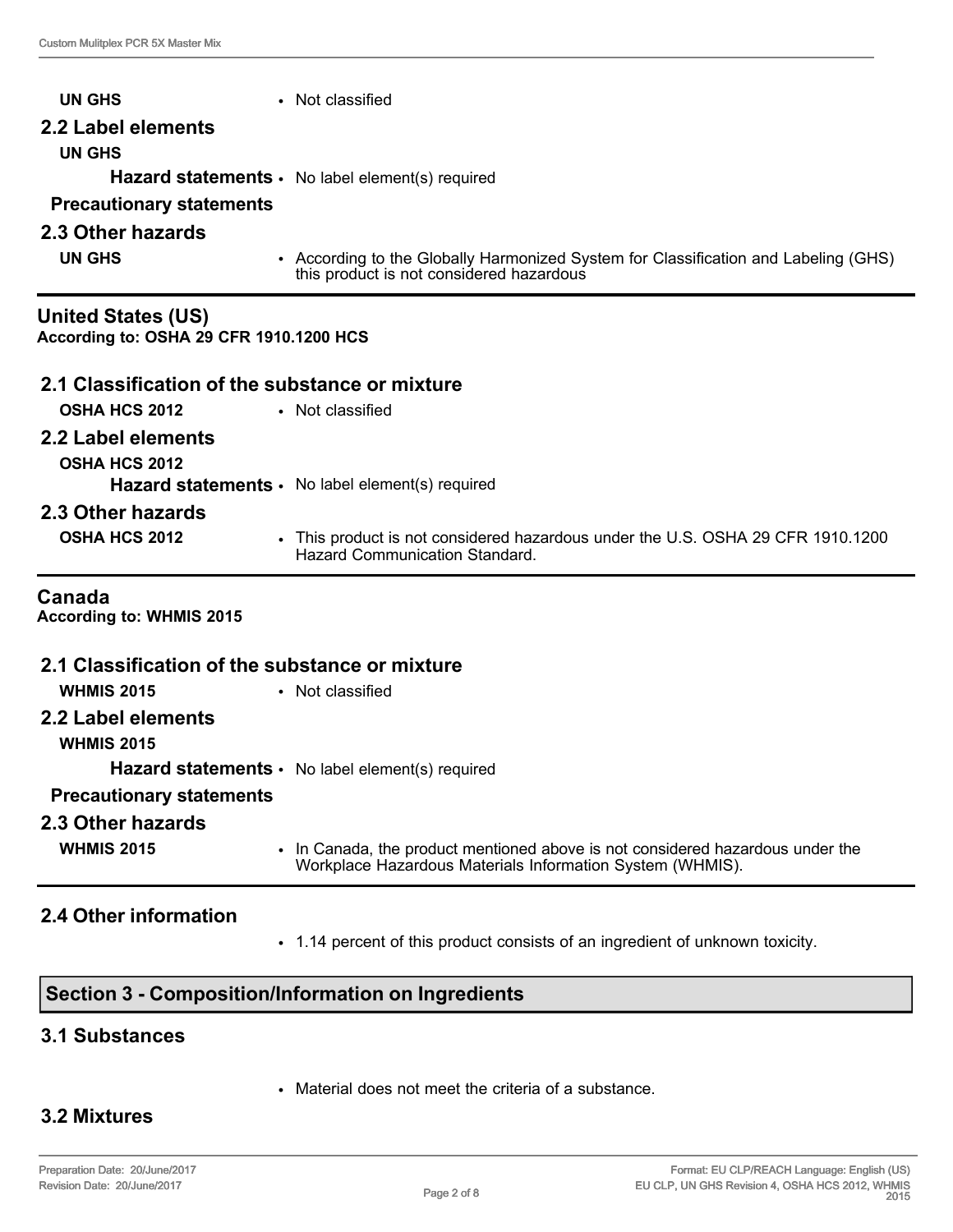| <b>Composition</b>                |                                              |               |                                         |                                                                                                                                                               |                 |
|-----------------------------------|----------------------------------------------|---------------|-----------------------------------------|---------------------------------------------------------------------------------------------------------------------------------------------------------------|-----------------|
| <b>Chemical Name Ildentifiers</b> |                                              | $\frac{0}{0}$ | <b>LD50/LC50</b>                        | <b>Classifications According to</b><br><b>Regulation/Directive</b>                                                                                            | <b>Comments</b> |
| Potassium<br>chloride             | CAS:7447-40-7<br>EC Number:231-<br>$211 - 8$ | 1% TO<br>5%   | Ingestion/Oral-Rat LD50 •<br>2600 mg/kg | <b>EU CLP:</b> Eye Irrit. 2, H319<br>UN GHS Revision 4: Acute Tox. 5 (orl);<br>Eve Irrit. 2<br>OSHA HCS 2012: Eye Irrit. 2<br><b>WHMIS 2015: Eye Irrit. 2</b> | <b>NDA</b>      |

### **Section 4 - First Aid Measures**

#### **4.1 Description of first aid measures**

| Inhalation  | • Remove to fresh air.                                                                                                                                                                                                                          |
|-------------|-------------------------------------------------------------------------------------------------------------------------------------------------------------------------------------------------------------------------------------------------|
| <b>Skin</b> | • Wash skin with soap and water.                                                                                                                                                                                                                |
| Eye         | • Hold eyelids apart and flush eyes with plenty of water for at least 15 minutes. Get<br>medicalattention.                                                                                                                                      |
| Ingestion   | • Clean mouth with water and drink afterwards plenty of water.                                                                                                                                                                                  |
|             | 4.2 Most important symptoms and effects, both acute and delayed                                                                                                                                                                                 |
|             | $D = 0$ and $D = 0$ and $D = 0$ and $D = 0$ and $D = 0$ and $D = 0$ and $D = 0$ and $D = 0$ and $D = 0$ and $D = 0$ and $D = 0$ and $D = 0$ and $D = 0$ and $D = 0$ and $D = 0$ and $D = 0$ and $D = 0$ and $D = 0$ and $D = 0$ and $D = 0$ and |

• Refer to Section 11 - Toxicological Information.

#### **4.3 Indication of any immediate medical attention and special treatment needed**

**Notes to Physician** • All treatments should be based on observed signs and symptoms of distress in the patient. Consideration should be given to the possibility that overexposure to materials other than this product may have occurred.

#### **Section 5 - Firefighting Measures**

#### **5.1 Extinguishing media**

**Suitable Extinguishing Media** • In case of fire use media as appropriate for surrounding fire.

**Unsuitable Extinguishing Media** • CAUTION: Use of water spray when fighting fire may be inefficient.

### **5.2 Special hazards arising from the substance or mixture**

| Unusual Fire and Explosion<br><b>Hazards</b>   | • Some may burn but none ignite readily. |
|------------------------------------------------|------------------------------------------|
| <b>Hazardous Combustion</b><br><b>Products</b> | • No data available.                     |
|                                                |                                          |

#### **5.3 Advice for firefighters**

Move containers from fire area if you can do it without risk. Wear positive pressure self-contained breathing apparatus (SCBA). Structural firefighters' protective clothing provides limited protection in fire situations ONLY; it is not effective in spill situations where direct contact with the substance is possible. Wear chemical protective clothing that is specifically recommended by the manufacturer. It may provide little or no thermal protection.

### **Section 6 - Accidental Release Measures**

## **6.1 Personal precautions, protective equipment and emergency procedures**

**Personal Precautions** • Ensure adequate ventilation, especially in confined areas. Do not walk through spilled material. Wear appropriate protective clothing.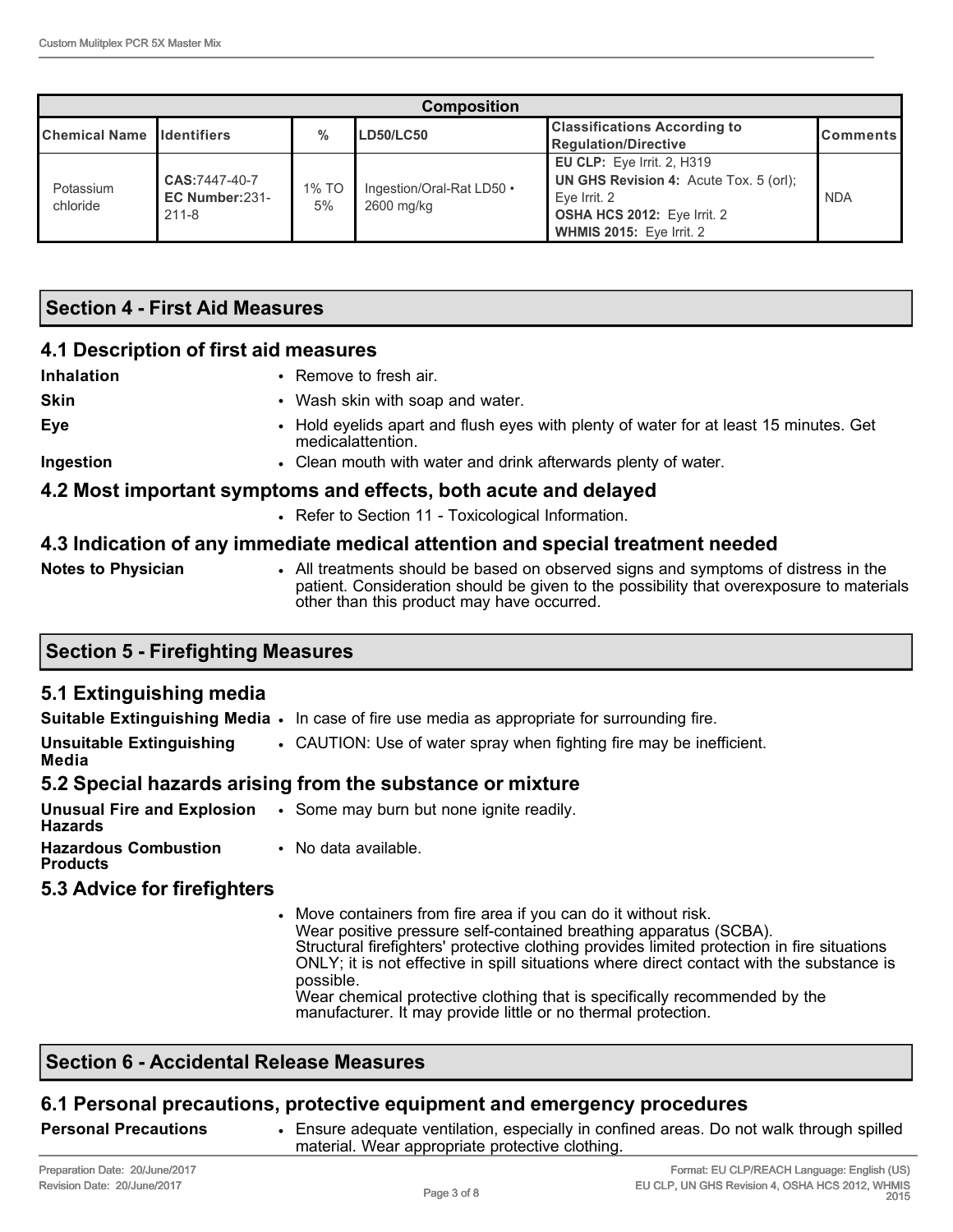#### **Emergency Procedures** • Keep unauthorized personnel away. Stay upwind.

#### **6.2 Environmental precautions**

• Avoid run off to waterways and sewers.

#### **6.3 Methods and material for containment and cleaning up**

**Containment/Clean-up Measures** • Stop leak if you can do it without risk. SMALL LIQUID SPILLS: Take up with sand, earth or other non-combustible absorbent material. LARGE SPILLS: Dike far ahead of liquid spill for later disposal. Pick up and transfer to properly labeled containers. This material and its container must be disposed of as hazardous waste.

#### **6.4 Reference to other sections**

• Refer to Section 8 - Exposure Controls/Personal Protection and Section 13 - Disposal Considerations.

#### **Section 7 - Handling and Storage**

#### **7.1 Precautions for safe handling**

**Handling • Use good safety and industrial hygiene practices.** 

#### **7.2 Conditions for safe storage, including any incompatibilities**

**Storage** • Keep only in the original container.

**7.3 Specific end use(s)**

• Refer to Section 1.2 - Relevant identified uses.

## **Section 8 - Exposure Controls/Personal Protection**

#### **8.1 Control parameters**

| <b>Exposure Limits/Guidelines</b> |         |                                   |                             |                                                                                       |
|-----------------------------------|---------|-----------------------------------|-----------------------------|---------------------------------------------------------------------------------------|
|                                   | Resultl | France                            | <b>Mexico</b>               | <b>OSHA</b>                                                                           |
| Glycerine<br>$(56-81-5)$          |         | TWAs 10 mg/m3 TWA [VME] (aerosol) | 10 mg/m3 TWA VLE-PPT (mist) | 15 mg/m3 TWA (mist, total<br>particulate); 5 mg/m3 TWA (mist,<br>respirable fraction) |

#### **8.2 Exposure controls**

| <b>Engineering</b><br><b>Measures/Controls</b>   | • Good general ventilation should be used. Ventilation rates should be matched to<br>conditions. If applicable, use process enclosures, local exhaust ventilation, or other<br>engineering controls to maintain airborne levels below recommended exposure limits.<br>If exposure limits have not been established, maintain airborne levels to an acceptable<br>level. |
|--------------------------------------------------|-------------------------------------------------------------------------------------------------------------------------------------------------------------------------------------------------------------------------------------------------------------------------------------------------------------------------------------------------------------------------|
| <b>Personal Protective Equipment</b>             |                                                                                                                                                                                                                                                                                                                                                                         |
| <b>Respiratory</b>                               | • In case of insufficient ventilation, wear suitable respiratory equipment.                                                                                                                                                                                                                                                                                             |
| Eye/Face                                         | • Wear face shield and eye protection.                                                                                                                                                                                                                                                                                                                                  |
| <b>Skin/Body</b>                                 | • Wear long sleeves and/or protective coveralls. Wear appropriate gloves.                                                                                                                                                                                                                                                                                               |
| <b>Environmental Exposure</b><br><b>Controls</b> | • Follow best practice for site management and disposal of waste. Controls should be<br>engineered to prevent release to the environment, including procedures to prevent<br>spills, atmospheric release and release to waterways.                                                                                                                                      |

## **Section 9 - Physical and Chemical Properties**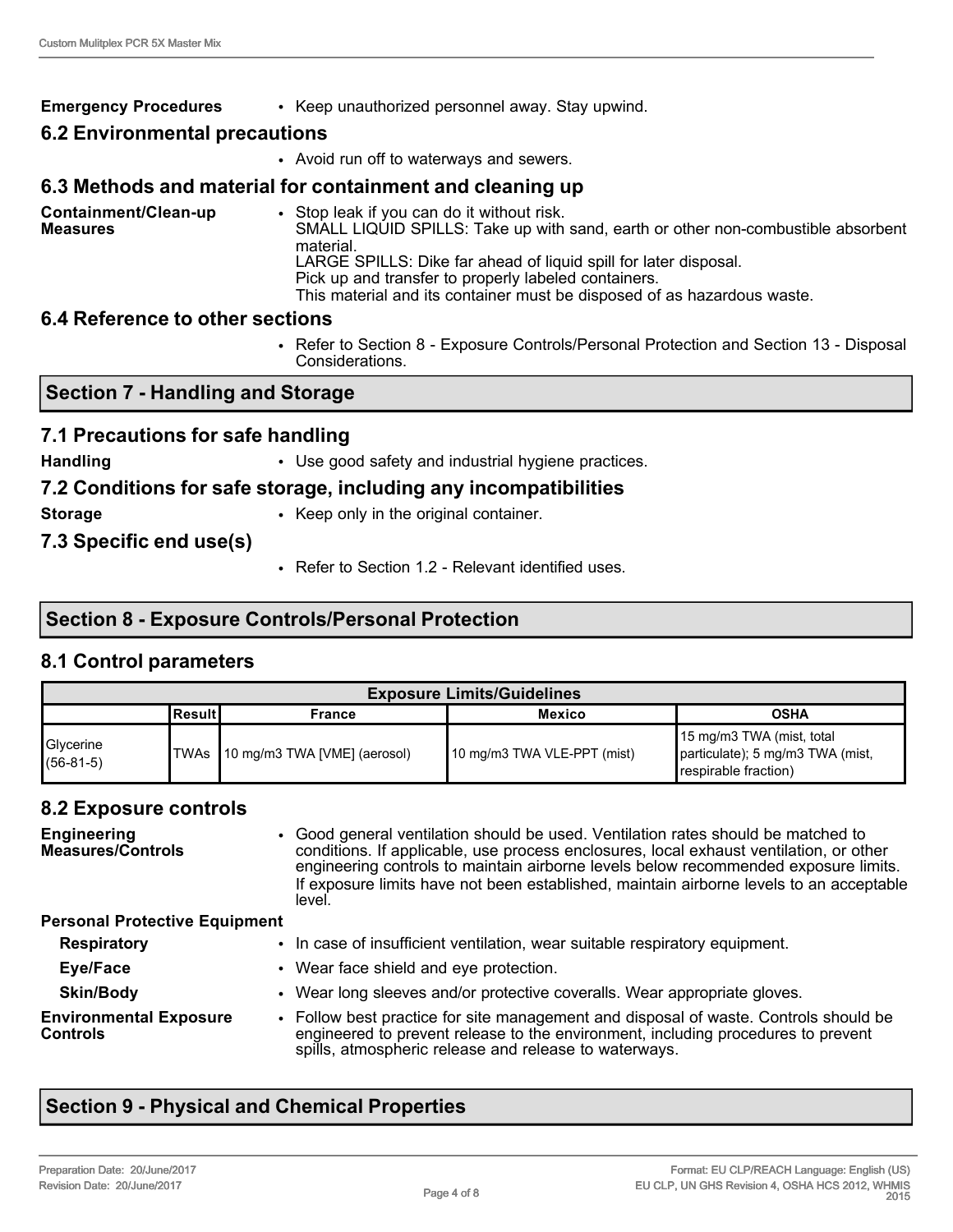# **9.1 Information on Basic Physical and Chemical Properties**

| Liquid                                           | Appearance/Description       | Colorless liquid with mild odor. |
|--------------------------------------------------|------------------------------|----------------------------------|
| Colorless                                        | Odor                         | Mild                             |
| Data lacking                                     |                              |                                  |
|                                                  |                              |                                  |
| Data lacking                                     | Melting Point/Freezing Point | Data lacking                     |
| Data lacking                                     | pH                           | 8.3                              |
| Data lacking                                     | <b>Water Solubility</b>      | Data lacking                     |
| Data lacking                                     | <b>Explosive Properties</b>  | Data lacking                     |
| Data lacking                                     |                              |                                  |
|                                                  |                              |                                  |
| Data lacking                                     | <b>Vapor Density</b>         | Data lacking                     |
| Data lacking                                     |                              |                                  |
|                                                  |                              |                                  |
| Data lacking                                     | UEL                          | Data lacking                     |
| Data lacking                                     | Autoignition                 | Data lacking                     |
| Data lacking                                     |                              |                                  |
|                                                  |                              |                                  |
| Octanol/Water Partition coefficient Data lacking |                              |                                  |
|                                                  |                              |                                  |

## **9.2 Other Information**

• No additional physical and chemical parameters noted.

## **Section 10: Stability and Reactivity**

## **10.1 Reactivity**

• No dangerous reaction known under conditions of normal use.

#### **10.2 Chemical stability**

• Stable under normal temperatures and pressures.

## **10.3 Possibility of hazardous reactions**

• Can react briskly with oxidizers - danger of explosion.

#### **10.4 Conditions to avoid**

• Incompatible materials. Ignition sources. Excess heat.

#### **10.5 Incompatible materials**

• Strong oxidizing agents.

## **10.6 Hazardous decomposition products**

• Thermal decomposition can lead to release of irritating and toxic gases and vapors. Carbon monoxide. Carbon dioxide (CO2)

## **Section 11 - Toxicological Information**

## **11.1 Information on toxicological effects**

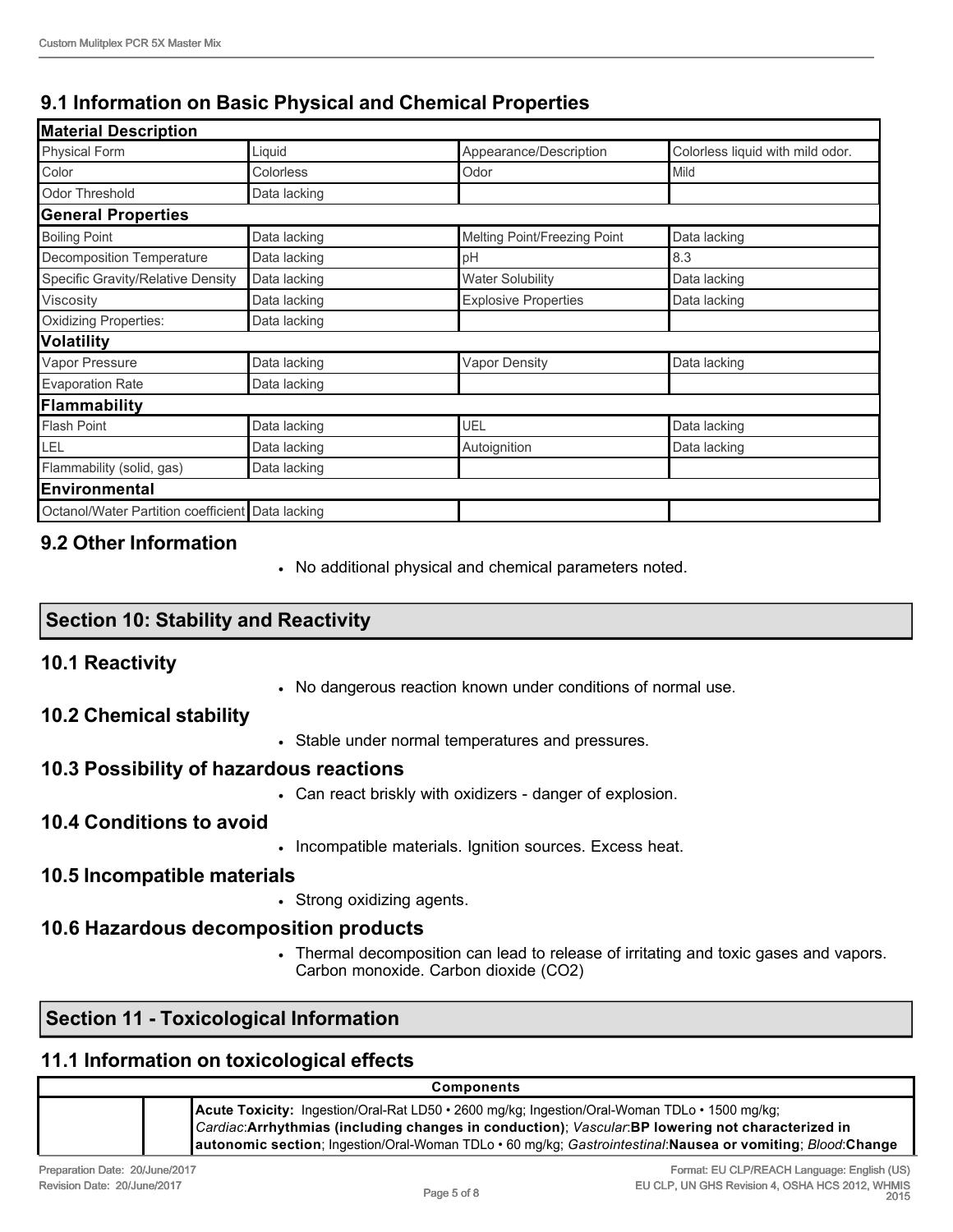| Potassium                      | 7447-     | $\ $ in clotting factors;                                                                                           |
|--------------------------------|-----------|---------------------------------------------------------------------------------------------------------------------|
| chloride (1% TO $\binom{1}{2}$ | $140 - 7$ | <b>Irritation:</b> Eye-Rabbit • 500 mg 24 Hour(s) • Mild irritation;                                                |
| 15%                            |           | Multi-dose Toxicity: Ingestion/Oral-Rat TDLo • 983 g/kg 78 Week(s)-Continuous; Kidney, Ureter, and                  |
|                                |           | Bladder:Changes in tubules (including acute renal failure, acute tubular necrosis); Ingestion/Oral-Rat TDLo $\cdot$ |
|                                |           | 1536 g/kg 130 Week(s)-Continuous; Endocrine:Adrenal cortex hyperplasia;                                             |
|                                |           | Mutagen: Unscheduled DNA synthesis • Ingestion/Oral-Rat • 1500 µg/kg                                                |

| <b>GHS Properties</b>            | <b>Classification</b>                                                                                         |
|----------------------------------|---------------------------------------------------------------------------------------------------------------|
| <b>Acute toxicity</b>            | EU/CLP . Data lacking<br>UN GHS 4 . Data lacking<br>OSHA HCS 2012 · Data lacking<br>WHMIS 2015 . Data lacking |
| <b>Skin corrosion/Irritation</b> | EU/CLP · Data lacking<br>UN GHS 4 . Data lacking<br>OSHA HCS 2012 . Data lacking<br>WHMIS 2015 . Data lacking |
| Serious eye damage/Irritation    | EU/CLP · Data lacking<br>UN GHS 4 . Data lacking<br>OSHA HCS 2012 · Data lacking<br>WHMIS 2015 . Data lacking |
| <b>Skin sensitization</b>        | EU/CLP · Data lacking<br>UN GHS 4 . Data lacking<br>OSHA HCS 2012 . Data lacking<br>WHMIS 2015 . Data lacking |
| <b>Respiratory sensitization</b> | EU/CLP · Data lacking<br>UN GHS 4 . Data lacking<br>OSHA HCS 2012 · Data lacking<br>WHMIS 2015 . Data lacking |
| <b>Aspiration Hazard</b>         | EU/CLP · Data lacking<br>UN GHS 4 . Data lacking<br>OSHA HCS 2012 · Data lacking<br>WHMIS 2015 . Data lacking |
| Carcinogenicity                  | EU/CLP · Data lacking<br>UN GHS 4 . Data lacking<br>OSHA HCS 2012 . Data lacking<br>WHMIS 2015 . Data lacking |
| <b>Germ Cell Mutagenicity</b>    | EU/CLP · Data lacking<br>UN GHS 4 . Data lacking<br>OSHA HCS 2012 . Data lacking<br>WHMIS 2015 . Data lacking |
| <b>Toxicity for Reproduction</b> | EU/CLP · Data lacking<br>UN GHS 4 . Data lacking<br>OSHA HCS 2012 . Data lacking<br>WHMIS 2015 . Data lacking |
| <b>STOT-SE</b>                   | EU/CLP · Data lacking<br>UN GHS 4 . Data lacking<br>OSHA HCS 2012 . Data lacking<br>WHMIS 2015 . Data lacking |
|                                  | EU/CLP . Data lacking                                                                                         |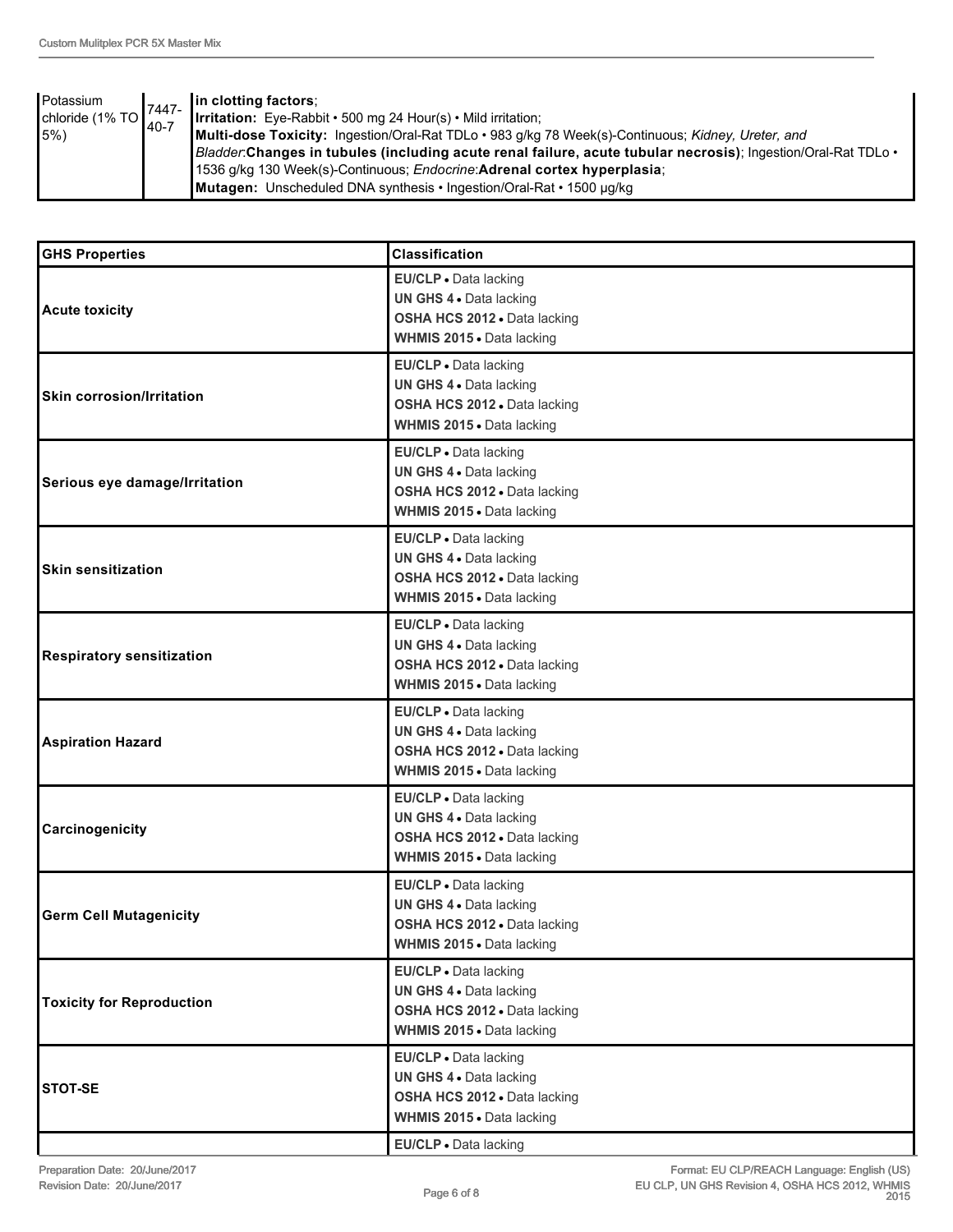| <b>STOT-RE</b>                                       | UN GHS 4 . Data lacking<br>OSHA HCS 2012 . Data lacking<br>WHMIS 2015 . Data lacking                                                                                                                                        |  |
|------------------------------------------------------|-----------------------------------------------------------------------------------------------------------------------------------------------------------------------------------------------------------------------------|--|
| <b>Potential Health Effects</b><br><b>Inhalation</b> |                                                                                                                                                                                                                             |  |
| Acute (Immediate)                                    | • Avoid breathing vapors or mists. May cause irritation of respiratory tract.                                                                                                                                               |  |
| <b>Chronic (Delayed)</b>                             | • No data available                                                                                                                                                                                                         |  |
| <b>Skin</b>                                          |                                                                                                                                                                                                                             |  |
| Acute (Immediate)                                    | • No data available                                                                                                                                                                                                         |  |
| <b>Chronic (Delayed)</b>                             | Prolonged contact may cause redness and irritation. Repeated exposure may cause<br>skin dryness or cracking.                                                                                                                |  |
| Eye                                                  |                                                                                                                                                                                                                             |  |
| Acute (Immediate)                                    | • Redness. May cause slight irritation.                                                                                                                                                                                     |  |
| <b>Chronic (Delayed)</b>                             | • No data available                                                                                                                                                                                                         |  |
| Ingestion                                            |                                                                                                                                                                                                                             |  |
| Acute (Immediate)                                    | May cause drowsiness or dizziness. Ingestion causes burns of the upper digestive<br>and respiratory tracts. Symptoms include burning sensation, coughing, wheezing,<br>shortness of breath, headache, nausea, and vomiting. |  |
| <b>Chronic (Delayed)</b>                             | No data available<br>$\bullet$                                                                                                                                                                                              |  |

## **Section 12 - Ecological Information**

### **12.1 Toxicity**

|                                              | <b>CAS</b> |                                                                                                                                                                                                                                                                                                                                                                                                                                                                                                                                                                                                                                                                                                                                                                                                                                                                                                                                                                                                                                                                                                                                                                                                    |
|----------------------------------------------|------------|----------------------------------------------------------------------------------------------------------------------------------------------------------------------------------------------------------------------------------------------------------------------------------------------------------------------------------------------------------------------------------------------------------------------------------------------------------------------------------------------------------------------------------------------------------------------------------------------------------------------------------------------------------------------------------------------------------------------------------------------------------------------------------------------------------------------------------------------------------------------------------------------------------------------------------------------------------------------------------------------------------------------------------------------------------------------------------------------------------------------------------------------------------------------------------------------------|
| Custom Mulitplex PCR 5X<br><b>Master Mix</b> | <b>NDA</b> | Aquatic Toxicity-Fish: 96 Hour(s) LC50 Lepomis macrochirus 1060 mg/L Comments: Potassium<br>Chloride (7447-40-7)<br>96 Hour(s) LC50 Pimephales promelas 750-1020 mg/L Comments: Potassium Chloride (7447-40-7)<br>96 Hour(s) LC50 Gambusia affinis 4210 mg/L Comments: Magnesium Chloride (7786-30-3)<br>96 Hour(s) LC50 Pimephales promelas 1970-3880 mg/L Comments: Magnesium Chloride (7786-30-3)<br>96 Hour(s) LC50 Oncorhynchus mykiss 51-57 mg/L Comments: Glycerol (56-81-5)<br>Aquatic Toxicity-Crustacea: 24 Hour(s) EC50 Water Flea Daphnia magna 500 mg/L Comments:<br>Glycerol (56-81-5)<br>48 Hour(s) EC50 Daphnia magna 140 mg/L Comments: Magnesium Chloride (7786-30-3)<br>24 Hour(s) EC50 Daphnia magna 1400 mg/L Comments: Magnesium Chloride (7786-30-3)<br>48 Hour(s) EC50 Daphnia magna 825 mg/L Comments: Potassium Chloride (7447-40-7)<br>48 Hour(s) EC50 Daphnia magna 83 mg/L Comments: Potassium Chloride (7447-40-7)<br>Aquatic Toxicity-Algae and Other Aquatic Plant(s): 72 Hour(s) EC50 Desmodesmus subspicatus<br>2200 mg/L Comments: Magnesium Chloride (7786-30-3)<br>72 Hour(s) EC50 Desmodesmus subspicatus 2500 mg/L Comments: Potassium Chloride (7447-40-7) |

• 1.75 % of the mixture consists of component(s) of unknown hazards to the aquatic environment.

## **12.2 Persistence and degradability**

• Material data lacking.

## **12.3 Bioaccumulative potential**

• Material data lacking.

## **12.4 Mobility in Soil**

• Material data lacking.

## **12.5 Results of PBT and vPvB assessment**